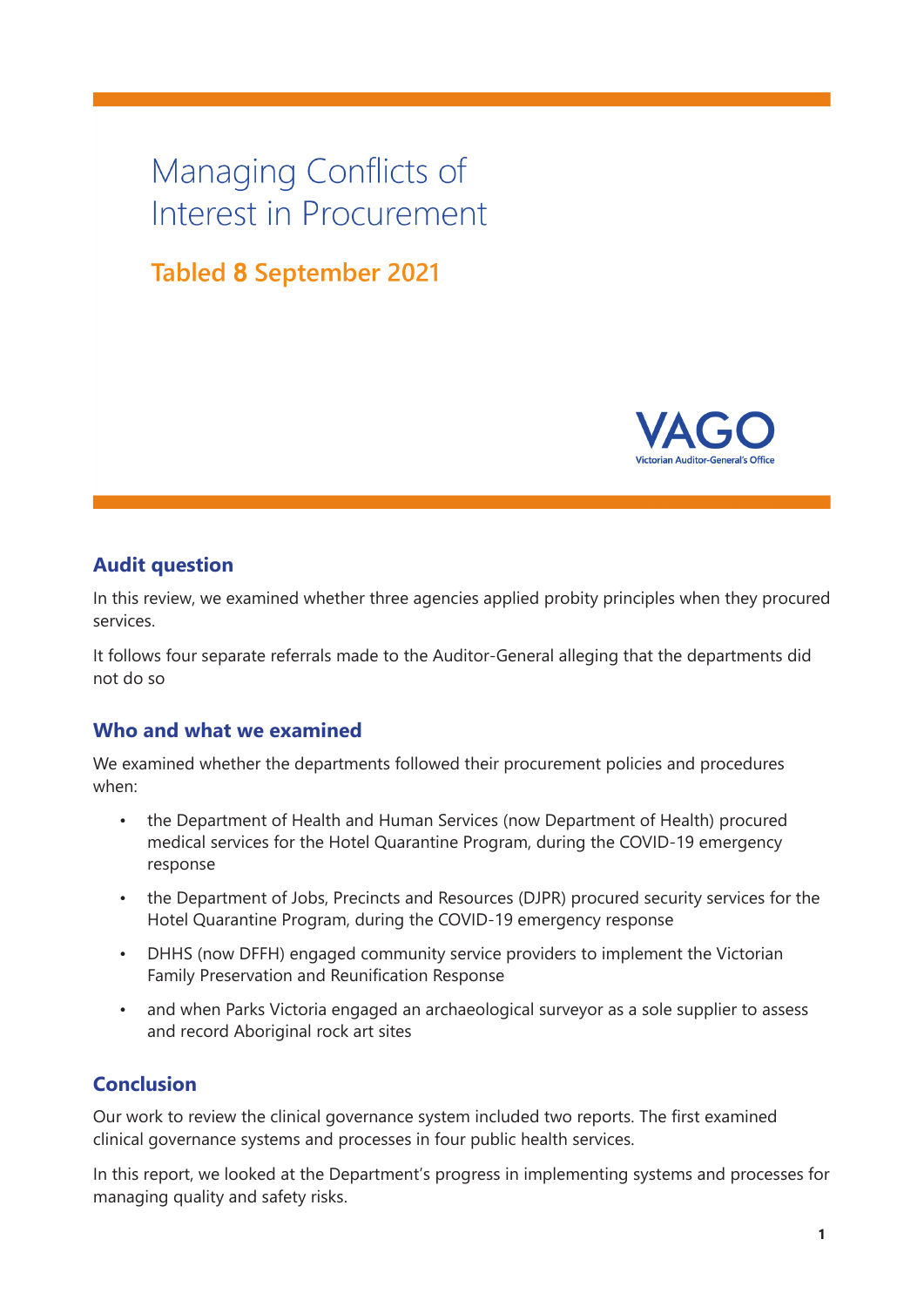# Why this audit is important



Nothing came to our attention that indicates self-interest unduly influenced any of the procurements.

However, none of the departments fully followed their procurement policies and procedures. The reasons staff gave provide context for their decisions, but do not justify them. They include that:

- Staff experienced challenges that hampered their compliance with policies and procedures. The COVID-19 pandemic is one example.
- Staff missed opportunities to monitor and review contracts after the initial procurement to make sure they achieved value for money.
- Staff did not fully consider how the public might view potential or perceived conflicts of interest.
- Regardless of the challenges, staff should be guided by the principles of public service conduct—integrity, impartiality, accountability and respect.

Regardless of the challenges, staff should be guided by the principles of public service conduct integrity, impartiality, accountability and respect.

# **Why this audit is important**

Managing probity is key to maintaining public confidence that government decision-making is fair and ethical.

The community puts their trust in the public service to effectively and efficiently administer public funds. They expect public servants to follow policies and procedures when they procure goods and services, and they want value for money.

Overall, this review highlights the need for improved staff awareness and implementation of established procurement policies and procedures.